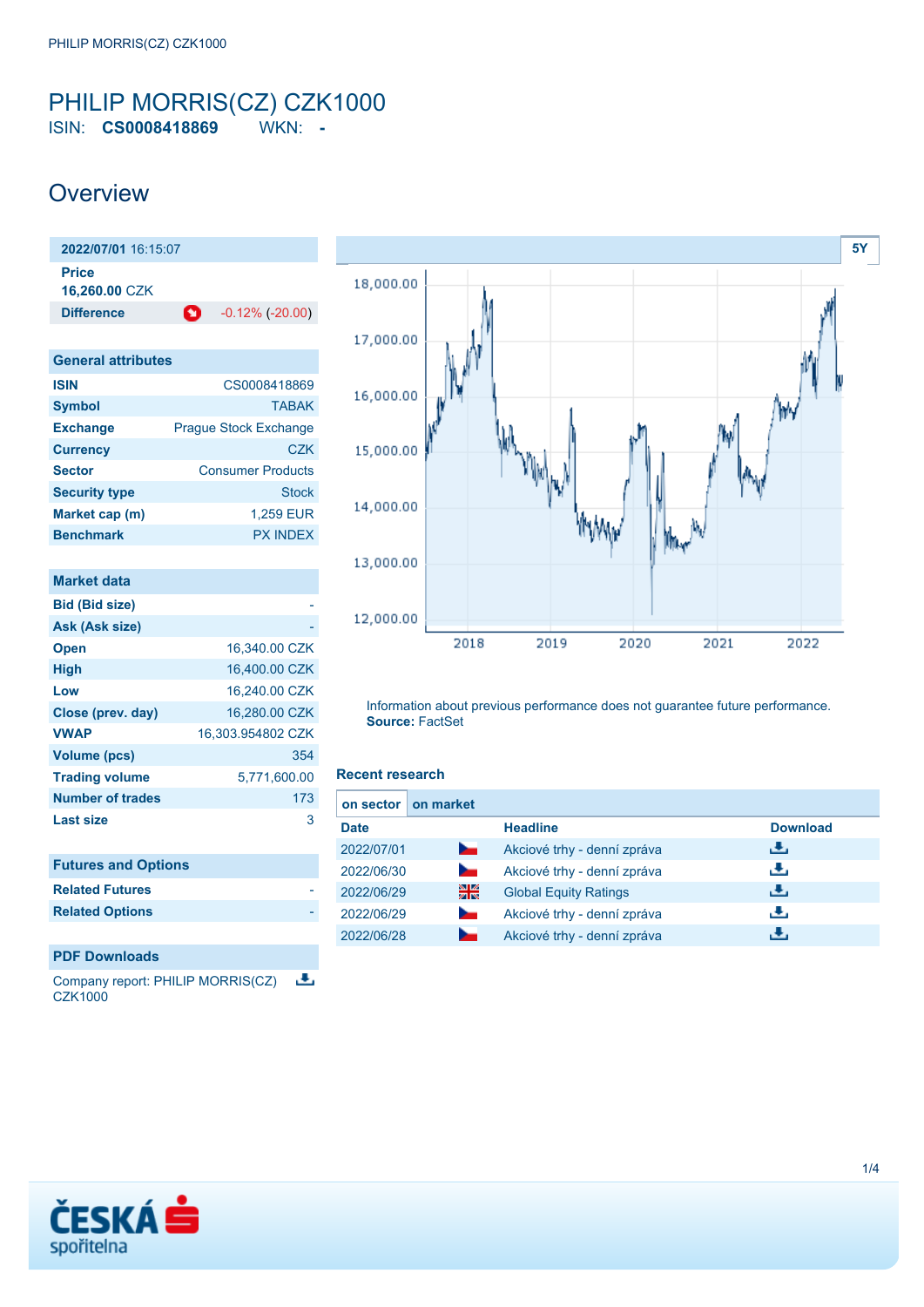# **Details**

**2022/07/01** 16:15:07

**Price**

**16,260.00** CZK

**Difference 1** -0.12% (-20.00)

| <b>General attributes</b> |  |
|---------------------------|--|
|---------------------------|--|

| <b>ISIN</b>          | CS0008418869                 |
|----------------------|------------------------------|
| <b>Symbol</b>        | <b>TARAK</b>                 |
| <b>Exchange</b>      | <b>Prague Stock Exchange</b> |
| <b>Currency</b>      | <b>CZK</b>                   |
| <b>Sector</b>        | <b>Consumer Products</b>     |
| <b>Security type</b> | <b>Stock</b>                 |
| Market cap (m)       | 1,259 EUR                    |
| <b>Benchmark</b>     | <b>PX INDFX</b>              |

### **Market data**

| <b>Bid (Bid size)</b>   |                   |
|-------------------------|-------------------|
| Ask (Ask size)          |                   |
| <b>Open</b>             | 16.340.00 CZK     |
| <b>High</b>             | 16,400,00 CZK     |
| Low                     | 16,240.00 CZK     |
| Close (prev. day)       | 16.280.00 CZK     |
| <b>VWAP</b>             | 16,303.954802 CZK |
| <b>Volume (pcs)</b>     | 354               |
| <b>Trading volume</b>   | 5,771,600.00      |
| <b>Number of trades</b> | 173               |
| Last size               | з                 |

| <b>Performance and Risk</b>           |       |                    |             |  |  |  |  |
|---------------------------------------|-------|--------------------|-------------|--|--|--|--|
| 1Y<br><b>3Y</b><br>6 <sub>m</sub>     |       |                    |             |  |  |  |  |
| Perf $(\%)$                           |       | $+0.99\% +12.14\%$ | $+21.34%$   |  |  |  |  |
| <b>Perf (abs.)</b> $+160.00 +1760.00$ |       |                    | $+2.860.00$ |  |  |  |  |
| <b>Beta</b>                           | 0.29  | 0.24               | 0.41        |  |  |  |  |
| <b>Volatility</b>                     | 16.99 | 13.99              | 17.85       |  |  |  |  |



Information about previous performance does not guarantee future performance. **Source:** FactSet

| <b>Price data</b>                             |                            |
|-----------------------------------------------|----------------------------|
| Ø price 5 days $\vert$ Ø volume 5 days (pcs.) | 16,300.00 CZK (672)        |
| Ø price 30 days   Ø volume 30 days (pcs.)     | 16,071.33 CZK (671)        |
| Ø price 100 days   Ø volume 100 days (pcs.)   | 16,772.80 CZK (639)        |
| Ø price 250 days   Ø volume 250 days (pcs.)   | 16,129.44 CZK (560)        |
| <b>YTD High   date</b>                        | 17,960.00 CZK (2022/05/25) |
| <b>YTD Low   date</b>                         | 15,820.00 CZK (2022/03/08) |
| 52 Weeks High   date                          | 17,960.00 CZK (2022/05/25) |
| 52 Weeks Low   date                           | 14,160.00 CZK (2021/07/09) |

| <b>Arbitrage views</b>             |                |             |                                   |                                 |                            |
|------------------------------------|----------------|-------------|-----------------------------------|---------------------------------|----------------------------|
| Exchange $\vert \frac{1}{2} \vert$ | <b>Date</b>    | <b>Time</b> | <b>Price</b>                      | <b>Trading volume</b><br>(mio.) | <b>Number of</b><br>trades |
| <b>Stuttgart</b>                   | 2022/07/<br>01 |             | 16:13 680.00 EUR                  | 0.00                            | 4                          |
| <b>Prague Stock</b><br>Exchange    | 01             |             | 2022/07/ 16:15 16,260.00 CZK 5.77 |                                 | 173                        |
| <b>Munich</b>                      | 2022/07/<br>01 |             | 08:03 649.00 EUR                  | 0.00                            | 1                          |
| <b>London Stock</b><br>Exchange    | 18             |             | 2021/10/ 18:06 15.860.00 CZK 0.03 |                                 | 1                          |
| Frankfurt                          | 2022/07/       | 19:07       | 668.00 EUR                        | 0.01                            | 2                          |

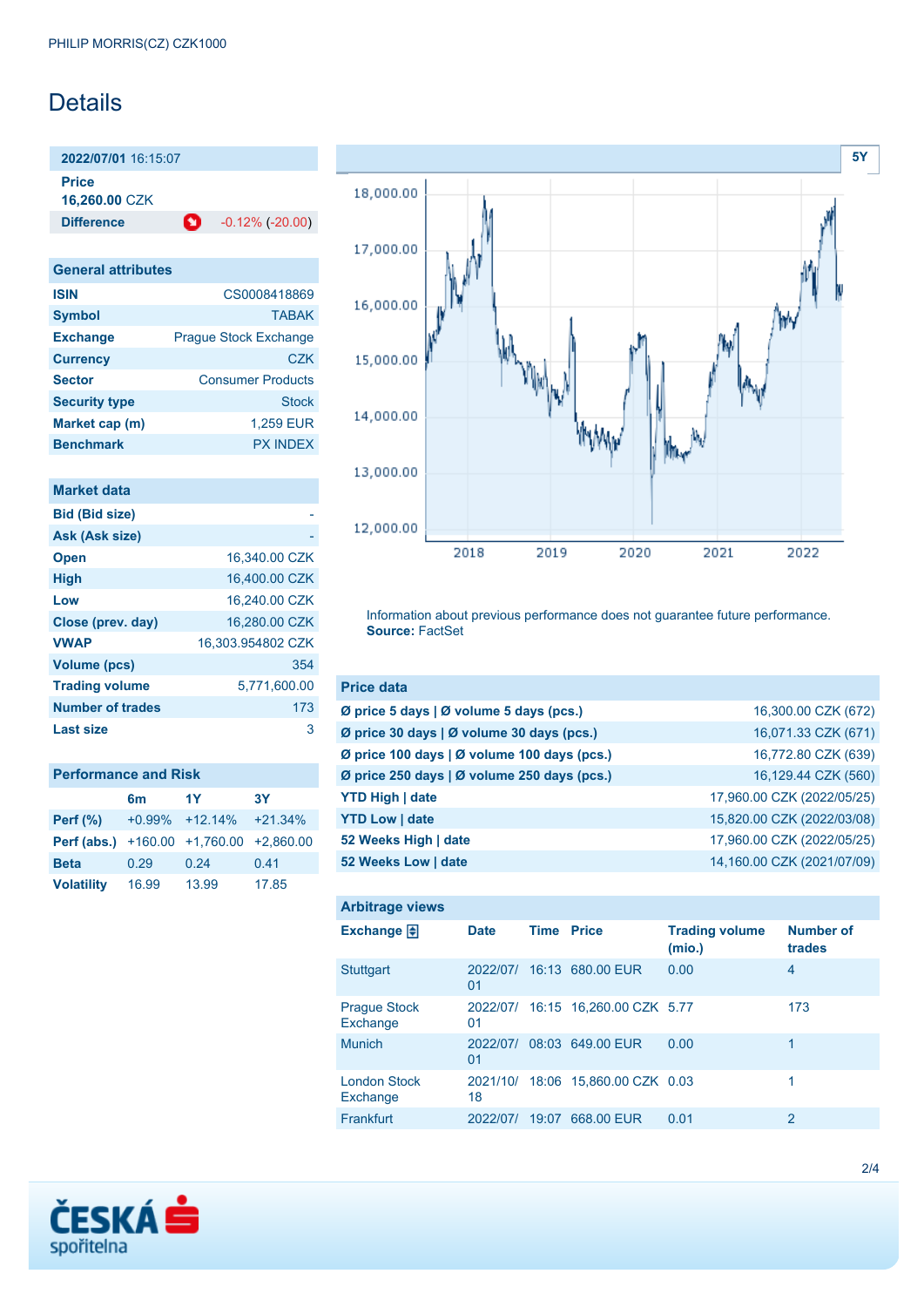|                                  | 01 |                           |      |    |
|----------------------------------|----|---------------------------|------|----|
| FINRA other OTC<br><b>Issues</b> | 13 | 2022/06/ 16:25 617.65 USD | 0.00 |    |
| <b>Duesseldorf</b>               | 01 | 2022/07/ 19:31 649.00 EUR | 0.00 | 23 |
| <b>Berlin</b>                    | 01 | 2022/07/ 08:03 649.00 EUR | 0.00 |    |